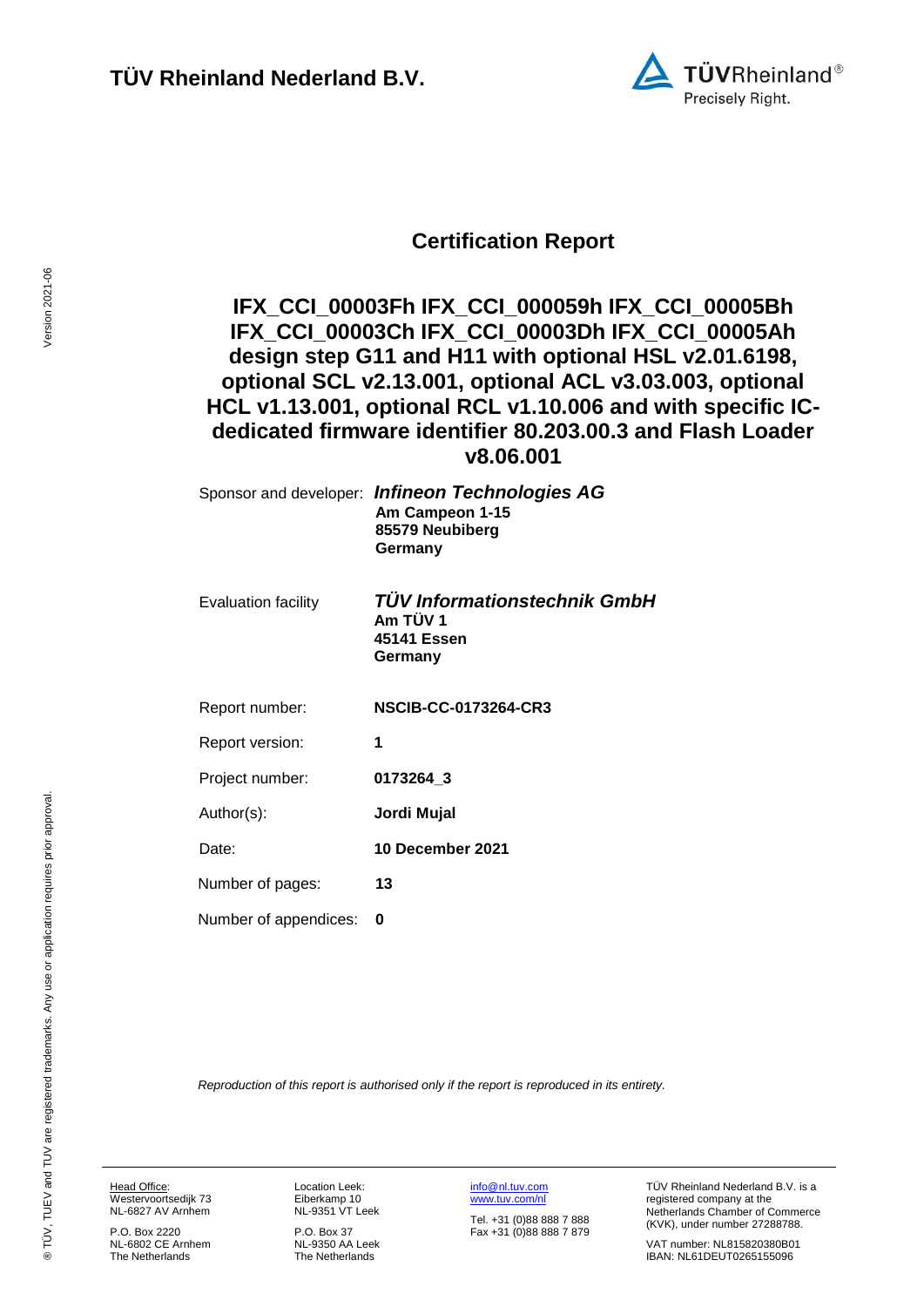

## **CONTENTS**

| <b>Foreword</b>                                                                                                                                          |                                                                      |
|----------------------------------------------------------------------------------------------------------------------------------------------------------|----------------------------------------------------------------------|
| <b>Recognition of the Certificate</b>                                                                                                                    | 4                                                                    |
| International recognition<br>European recognition                                                                                                        |                                                                      |
| 1 Executive Summary                                                                                                                                      | 5                                                                    |
| <b>Certification Results</b><br>$\mathbf{2}$                                                                                                             | 7                                                                    |
| Identification of Target of Evaluation<br>2.1<br>2.2<br><b>Security Policy</b><br>2.3<br>Assumptions and Clarification of Scope<br>2.3.1<br>Assumptions  | $\overline{7}$<br>$\overline{7}$<br>$\overline{7}$<br>$\overline{7}$ |
| 2.3.2<br>Clarification of scope                                                                                                                          | $\overline{7}$                                                       |
| Architectural Information<br>2.4<br>2.5<br>Documentation<br><b>IT Product Testing</b><br>2.6<br>2.6.1<br>Testing approach and depth                      | 8<br>8<br>$\boldsymbol{9}$<br>$\boldsymbol{9}$                       |
| 2.6.2<br>Independent penetration testing                                                                                                                 | 9                                                                    |
| 2.6.3<br>Test configuration                                                                                                                              | 9                                                                    |
| 2.6.4<br><b>Test results</b>                                                                                                                             | 10                                                                   |
| 2.7<br><b>Reused Evaluation Results</b><br>2.8<br><b>Evaluated Configuration</b><br><b>Evaluation Results</b><br>2.9<br>2.10<br>Comments/Recommendations | 10<br>10<br>10<br>11                                                 |
| <b>Security Target</b><br>3                                                                                                                              | 12                                                                   |
| <b>Definitions</b><br>4                                                                                                                                  | 12                                                                   |
| 5<br><b>Bibliography</b>                                                                                                                                 | 13                                                                   |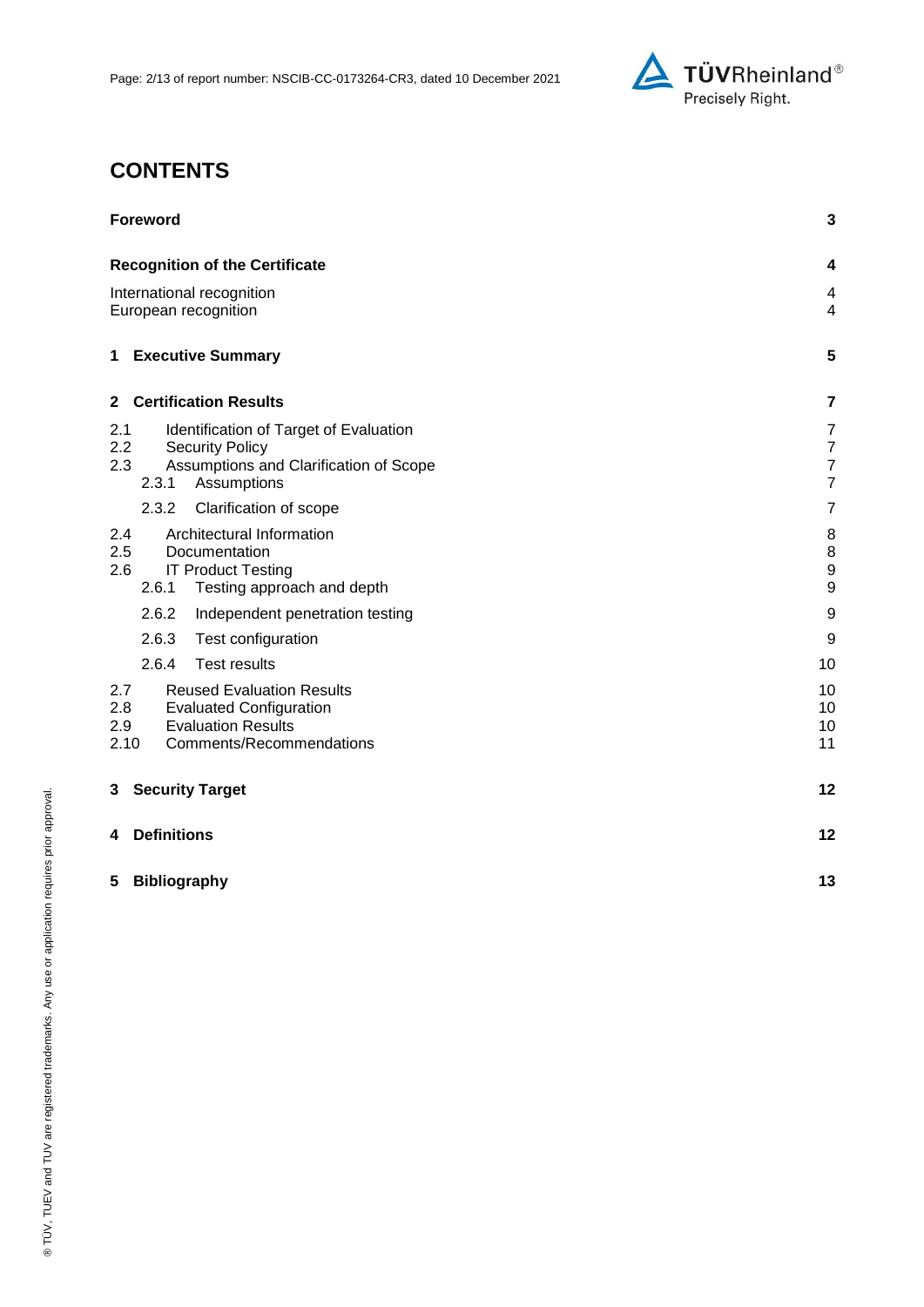

## **Foreword**

The Netherlands Scheme for Certification in the Area of IT Security (NSCIB) provides a third-party evaluation and certification service for determining the trustworthiness of Information Technology (IT) security products. Under this NSCIB, TUV Rheinland Nederland B.V. has the task of issuing certificates for IT security products, as well as for protection profiles and sites.

Part of the procedure is the technical examination (evaluation) of the product, protection profile or site according to the Common Criteria assessment guidelines published by the NSCIB. Evaluations are performed by an IT Security Evaluation Facility (ITSEF) under the oversight of the NSCIB Certification Body, which is operated by TÜV Rheinland Nederland B.V. in cooperation with the Ministry of the Interior and Kingdom Relations.

An ITSEF in the Netherlands is a commercial facility that has been licensed by TÜV Rheinland Nederland B.V. to perform Common Criteria evaluations; a significant requirement for such a licence is accreditation to the requirements of ISO Standard 17025 "General requirements for the accreditation of calibration and testing laboratories".

By awarding a Common Criteria certificate, TÜV Rheinland Nederland B.V. asserts that the product or site complies with the security requirements specified in the associated (site) security target, or that the protection profile (PP) complies with the requirements for PP evaluation specified in the Common Criteria for Information Security Evaluation. A (site) security target is a requirements specification document that defines the scope of the evaluation activities.

The consumer should review the (site) security target or protection profile, in addition to this certification report, to gain an understanding of any assumptions made during the evaluation, the IT product's intended environment, its security requirements, and the level of confidence (i.e., the evaluation assurance level) that the product or site satisfies the security requirements stated in the (site) security target.

Reproduction of this report is authorised only if the report is reproduced in its entirety.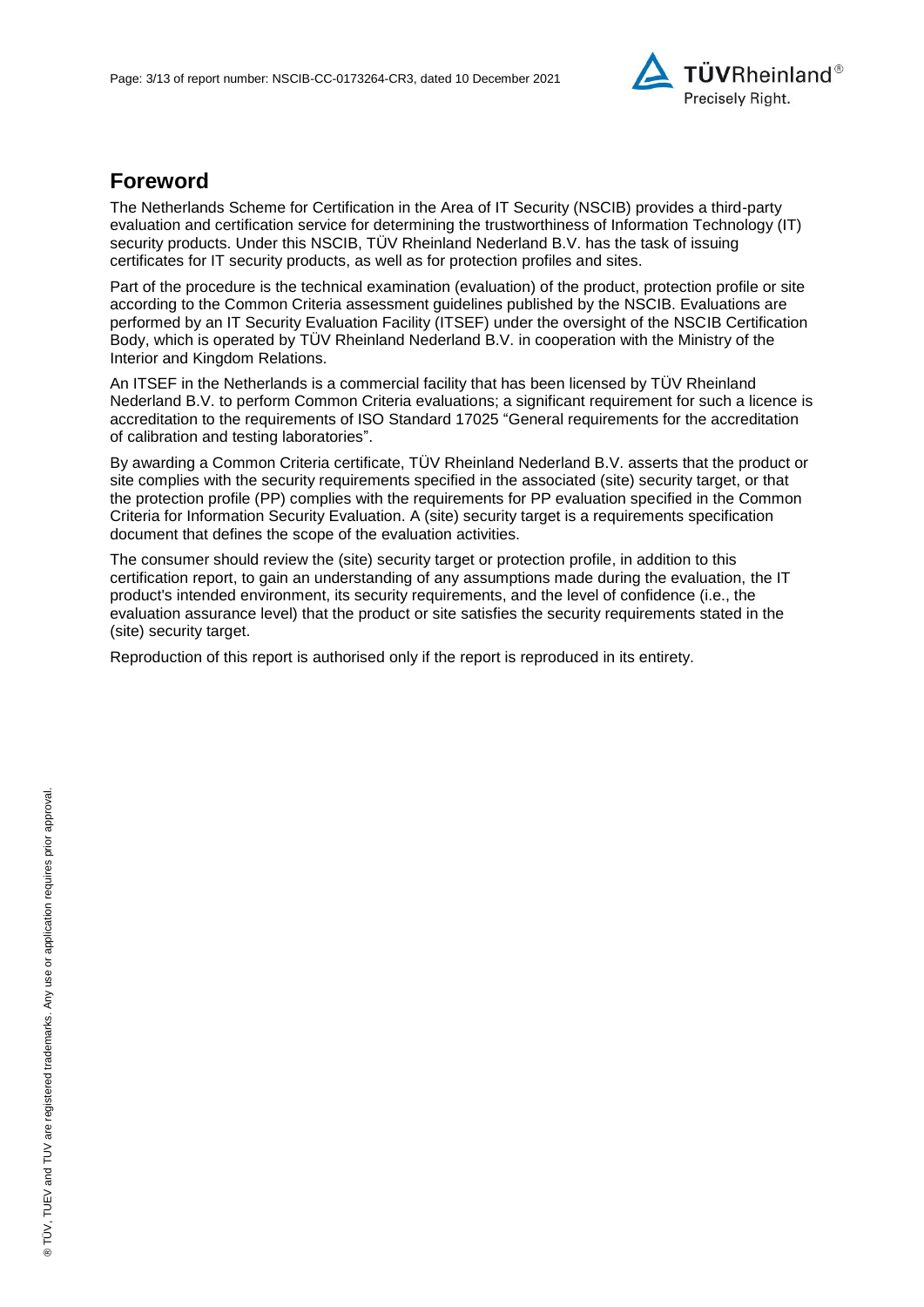

## **Recognition of the Certificate**

The presence of the Common Criteria Recognition Arrangement (CCRA) and the SOG-IS logos on the certificate indicates that this certificate is issued in accordance with the provisions of the CCRA and the SOG-IS Mutual Recognition Agreement (SOG-IS MRA) and will be recognised by the participating nations.

#### **International recognition**

The CCRA was signed by the Netherlands in May 2000 and provides mutual recognition of certificates based on the Common Criteria (CC). Since September 2014 the CCRA has been updated to provide mutual recognition of certificates based on cPPs (exact use) or STs with evaluation assurance components up to and including EAL2+ALC\_FLR.

For details of the current list of signatory nations and approved certification schemes, see [http://www.commoncriteriaportal.org.](http://www.commoncriteriaportal.org/)

#### **European recognition**

The SOG-IS MRA Version 3, effective since April 2010, provides mutual recognition in Europe of Common Criteria and ITSEC certificates at a basic evaluation level for all products. A higher recognition level for evaluation levels beyond EAL4 (respectively E3-basic) is provided for products related to specific technical domains. This agreement was signed initially by Finland, France, Germany, The Netherlands, Norway, Spain, Sweden and the United Kingdom. Italy joined the SOG-IS MRA in December 2010.

For details of the current list of signatory nations, approved certification schemes and the list of technical domains for which the higher recognition applies, see [https://www.sogis.eu.](https://www.sogis.eu/)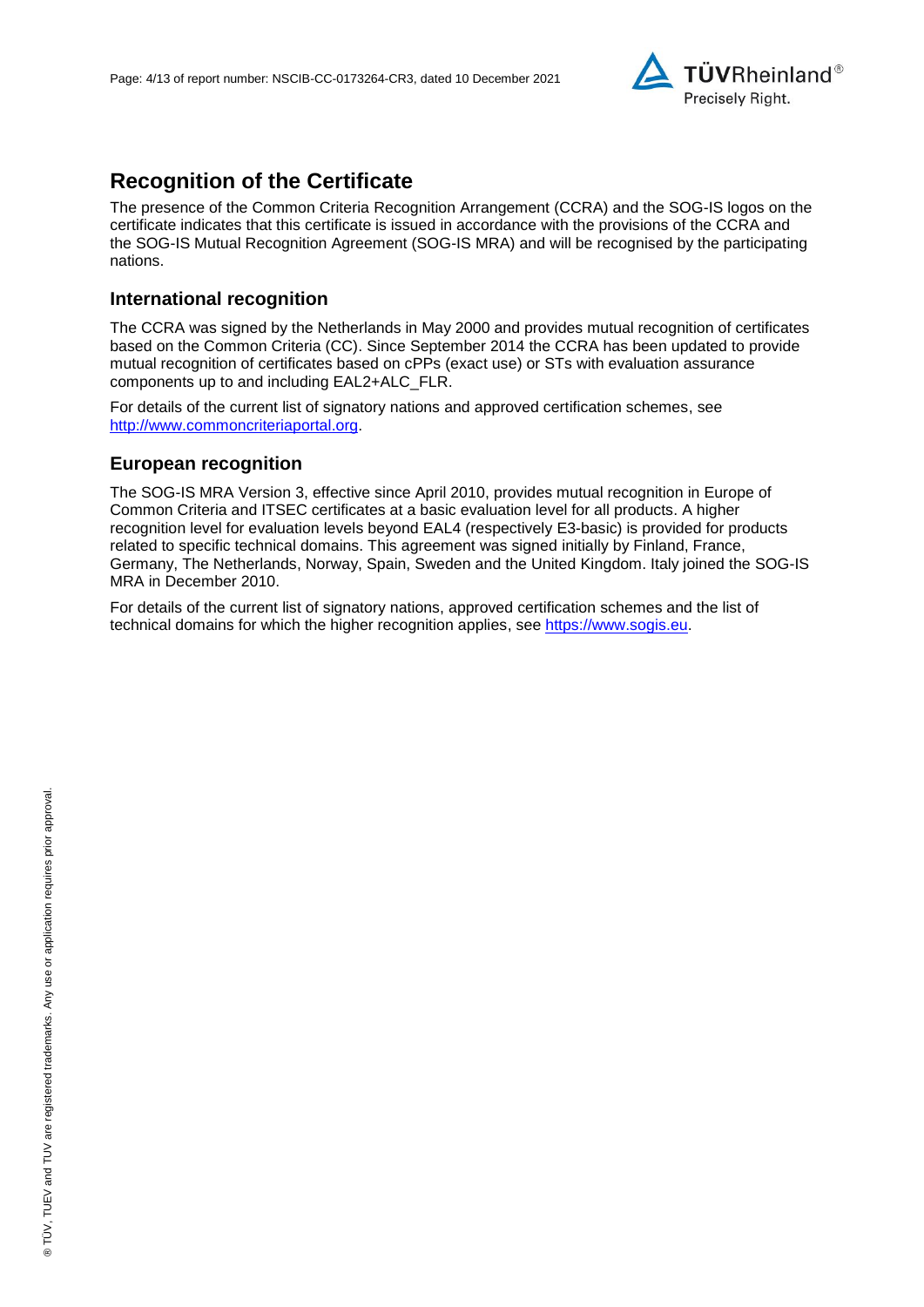

## **1 Executive Summary**

This Certification Report states the outcome of the Common Criteria security evaluation of the IFX\_CCI\_00003Fh IFX\_CCI\_000059h IFX\_CCI\_00005Bh IFX\_CCI\_00003Ch IFX\_CCI\_00003Dh IFX\_CCI\_00005Ah design step G11 and H11 with optional HSL v2.01.6198, optional SCL v2.13.001, optional ACL v3.03.003, optional HCL v1.13.001, optional RCL v1.10.006 and with specific ICdedicated firmware identifier 80.203.00.3 and Flash Loader v8.06.001. The developer of the IFX\_CCI\_00003Fh IFX\_CCI\_000059h IFX\_CCI\_00005Bh IFX\_CCI\_00003Ch IFX\_CCI\_00003Dh IFX\_CCI\_00005Ah design step G11 and H11 with optional HSL v2.01.6198, optional SCL v2.13.001, optional ACL v3.03.003, optional HCL v1.13.001, optional RCL v1.10.006 and with specific ICdedicated firmware identifier 80.203.00.3 and Flash Loader v8.06.001 is [Infineon Technologies AG](#page-0-3) located in Neubiberg, Germany and they also act as the sponsor of the evaluation and certification. A Certification Report is intended to assist prospective consumers when judging the suitability of the IT security properties of the product for their particular requirements.

<span id="page-4-0"></span>The TOE consists of smart card IC (Security Controller), firmware and user guidance. This TOE is intended to be used in smart cards for security-relevant applications and as developing platform for smart card operating systems. The TOE major security features include HW cryptographic support for TDES, AES, and RNG, memory protection unit supporting different memory access levels, authentication of the smartcard IC, support for loading of flash content in secured locations and in loading by authorized users only. In addition, optional software libraries with HW NVM support and cryptographic support for TDES, AES, RSA, ECC, SHA, Hash and MAC calculation and RNG is also included.

The TOE has been originally evaluated by TÜV Informationstechnik GmbH. located in Essen, Germany and was certified on 31 January 2021 and re-certified again on 22 April 2021. The third reevaluation also took place by TÜV Informationstechnik GmbH. and was completed on 10 December 2021 with the approval of the ETR. The re-certification procedure has been conducted in accordance with the provisions of the Netherlands Scheme for Certification in the Area of IT Security *[NSCIB]*.

The second issue of the Certification Report was a result of a "recertification with major changes". The major changes were:

- TOE is now equipped with a set of optional libraries (SCL, ACL, HCL, HSL, and RCL).

- Additional variant IFX\_CCI\_00003Dh has a different configuration of the HRNG.

The security evaluation re-used the evaluation results of previously performed evaluations. A full, up to date vulnerability analysis was made, as well as new testing.

This third issue of the Certification Report is a result of a "recertification with major changes".

The major changes are:

- The design step H11 is introduced.
- Updated Guidance documents.

The security evaluation re-used the evaluation results of previously performed evaluations. A full, up to date vulnerability analysis has been made, as well as new testing.

The scope of the evaluation is defined by the security target *[ST]*, which identifies assumptions made during the evaluation, the intended environment for the TOE, the security requirements, and the level of confidence (evaluation assurance level) at which the product is intended to satisfy the security requirements. Consumers of the TOE are advised to verify that their own environment is consistent with the security target, and to give due consideration to the comments, observations and recommendations in this certification report.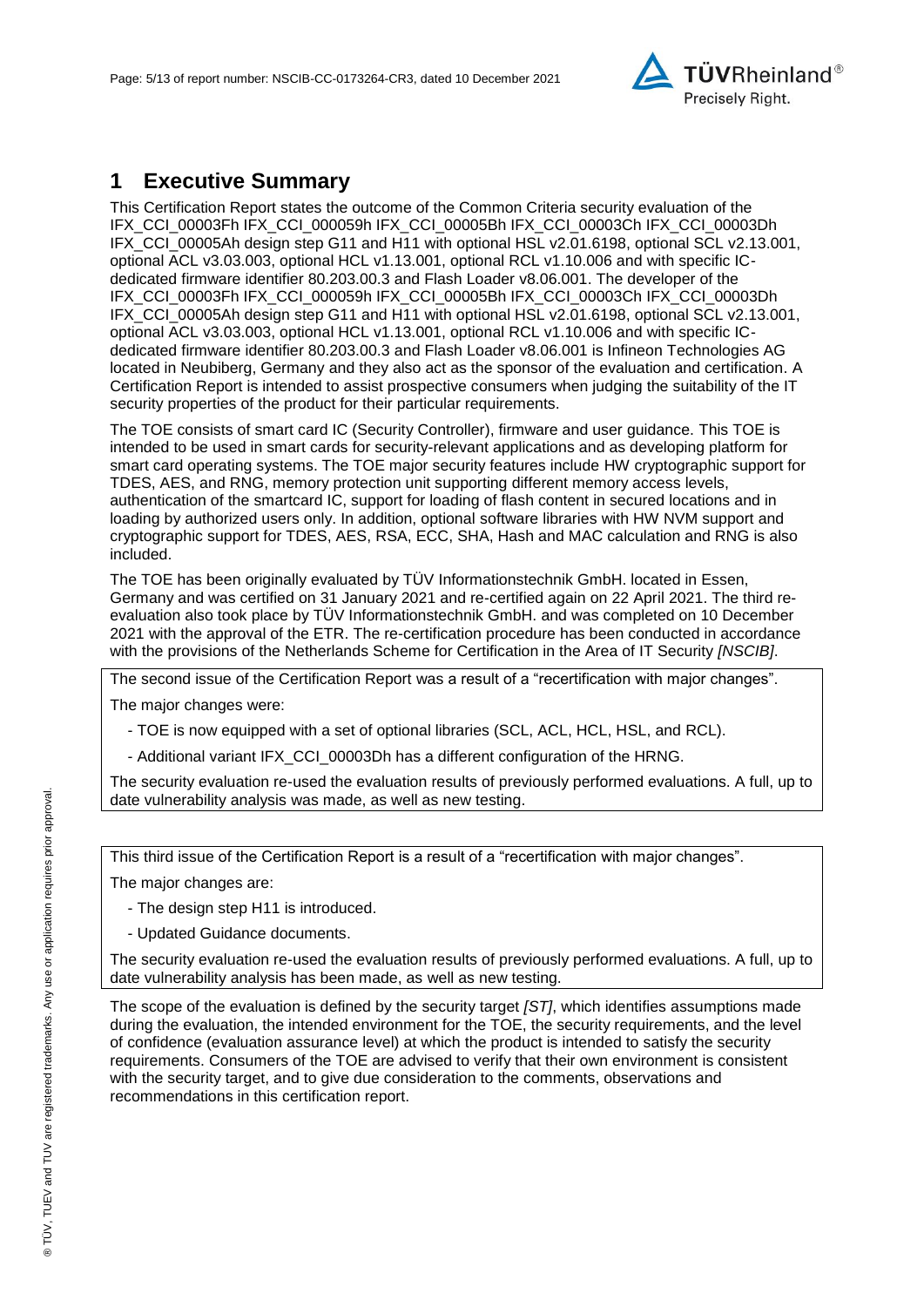

<span id="page-5-0"></span>The results documented in the evaluation technical report *[ETR]<sup>1</sup>* for this product provides sufficient evidence that the TOE meets the EAL6 augmented (EA[L6+](#page-5-0)) assurance requirements for the evaluated security functionality. This assurance level is augmented with ALC\_FLR.1 (Basic flaw remediation).

<span id="page-5-1"></span>The evaluation was conducted using the Common Methodology for Information Technology Security Evaluation, Version 3.1 Revision 5 and *[CEM]* for conformance to the Common Criteria for Information Technology Security Evaluation, version 3.1 Revision [5](#page-5-1) *[CC]* (Parts I, II and III).

TÜV Rheinland Nederland B.V., as the NSCIB Certification Body, declares that the evaluation meets all the conditions for international recognition of Common Criteria Certificates and that the product will be listed on the NSCIB Certified Products list. It should be noted that the certification results only apply to the specific version of the product as evaluated.

l

<sup>1</sup> The Evaluation Technical Report contains information proprietary to the developer and/or the evaluator, and is not releasable for public review.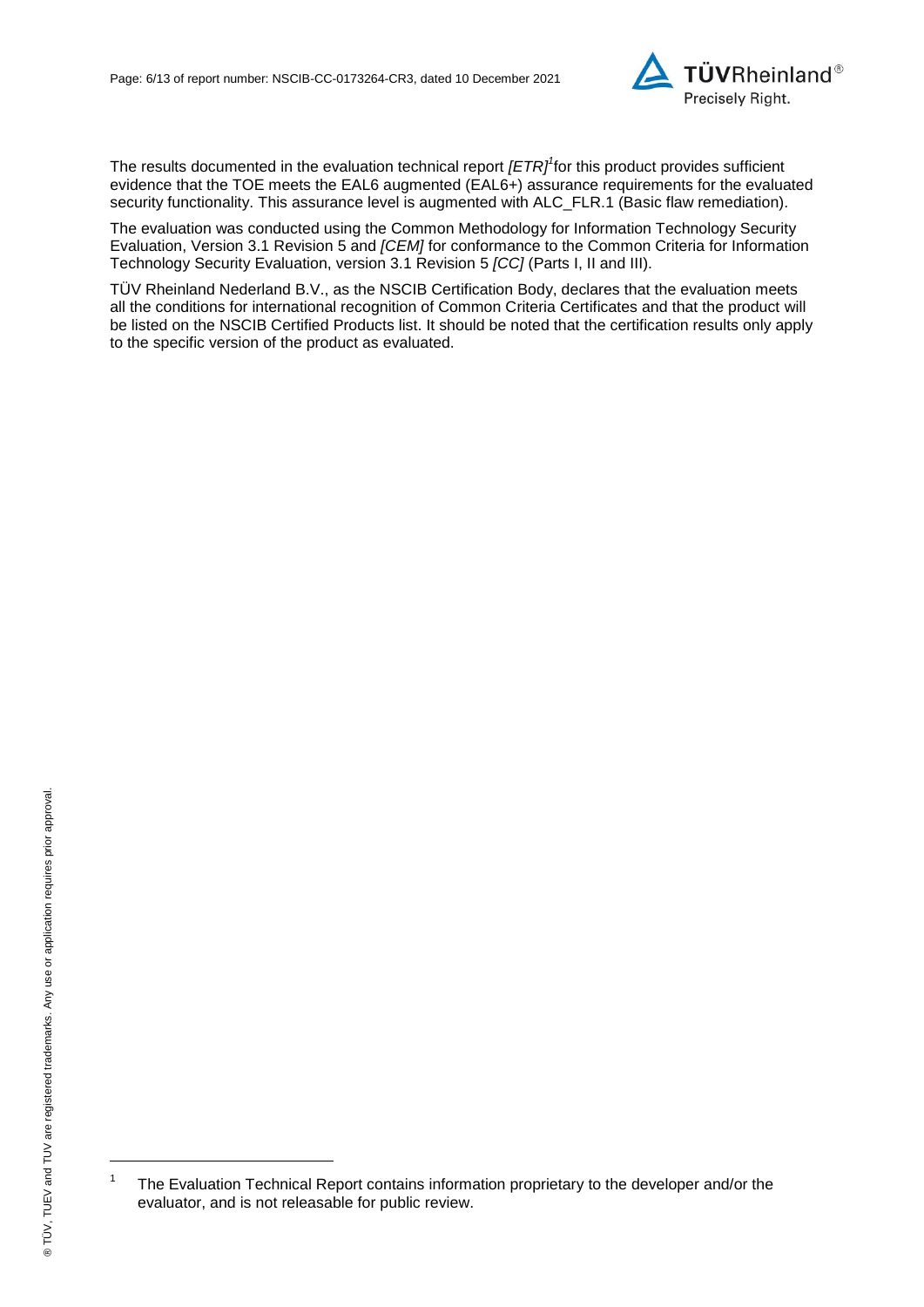

## **2 Certification Results**

### *2.1 Identification of Target of Evaluation*

The Target of Evaluation (TOE) for this evaluation is the IFX\_CCI\_00003Fh IFX\_CCI\_000059h IFX\_CCI\_00005Bh IFX\_CCI\_00003Ch IFX\_CCI\_00003Dh IFX\_CCI\_00005Ah design step G11 and H11 with optional HSL v2.01.6198, optional SCL v2.13.001, optional ACL v3.03.003, optional HCL v1.13.001, optional RCL v1.10.006 and with specific IC-dedicated firmware identifier 80.203.00.3 and Flash Loader v8.06.001 from [Infineon Technologies AG](#page-0-3) located in [Neubiberg, Germany.](#page-4-0)

**Delivery** item type Identifier **Version Hardware** IFX\_CCI\_00003Fh, IFX\_CCI\_000059h, IFX\_CCI\_00005Bh, IFX\_CCI\_00003Ch, IFX\_CCI\_00003Dh, IFX\_CCI\_00005Ah G11 and H11 Firmware BOS 80.203.00.3 Flash Loader V8.06.001 **Software** ACL v3.03.003 SCL v2.13.001 HCL v1.13.001 RCL v1.10.006 HSL v2.01.6198

The TOE is comprised of the following main components:

To ensure secure usage a set of guidance documents is provided together with the TOE. Details can be found in section 2.5 of this report.

### *2.2 Security Policy*

This TOE is intended to be used in smart cards for security-relevant applications and as developing platform for smart card operating systems. The TOE major security features include cryptographic support for TDES, AES, and RNG, memory protection unit supporting different memory access levels, authentication of the smartcard IC, support for loading of flash content in secured locations and in loading by authorized users only. In addition, optional software libraries with HW NVM support and cryptographic support for TDES AES, RSA, ECC, SHA, Hash and MAC calculation and RNG is also included.

#### *2.3 Assumptions and Clarification of Scope*

#### **2.3.1 Assumptions**

The assumptions defined in the Security Target are not covered by the TOE itself. These aspects lead to specific Security Objectives to be fulfilled by the TOE-Environment. Detailed information on these security objectives that must be fulfilled by the TOE environment can be found in section 4.2 of the *[ST]*.

#### **2.3.2 Clarification of scope**

The evaluation did not reveal any threats to the TOE that are not countered by the evaluated security functions of the product.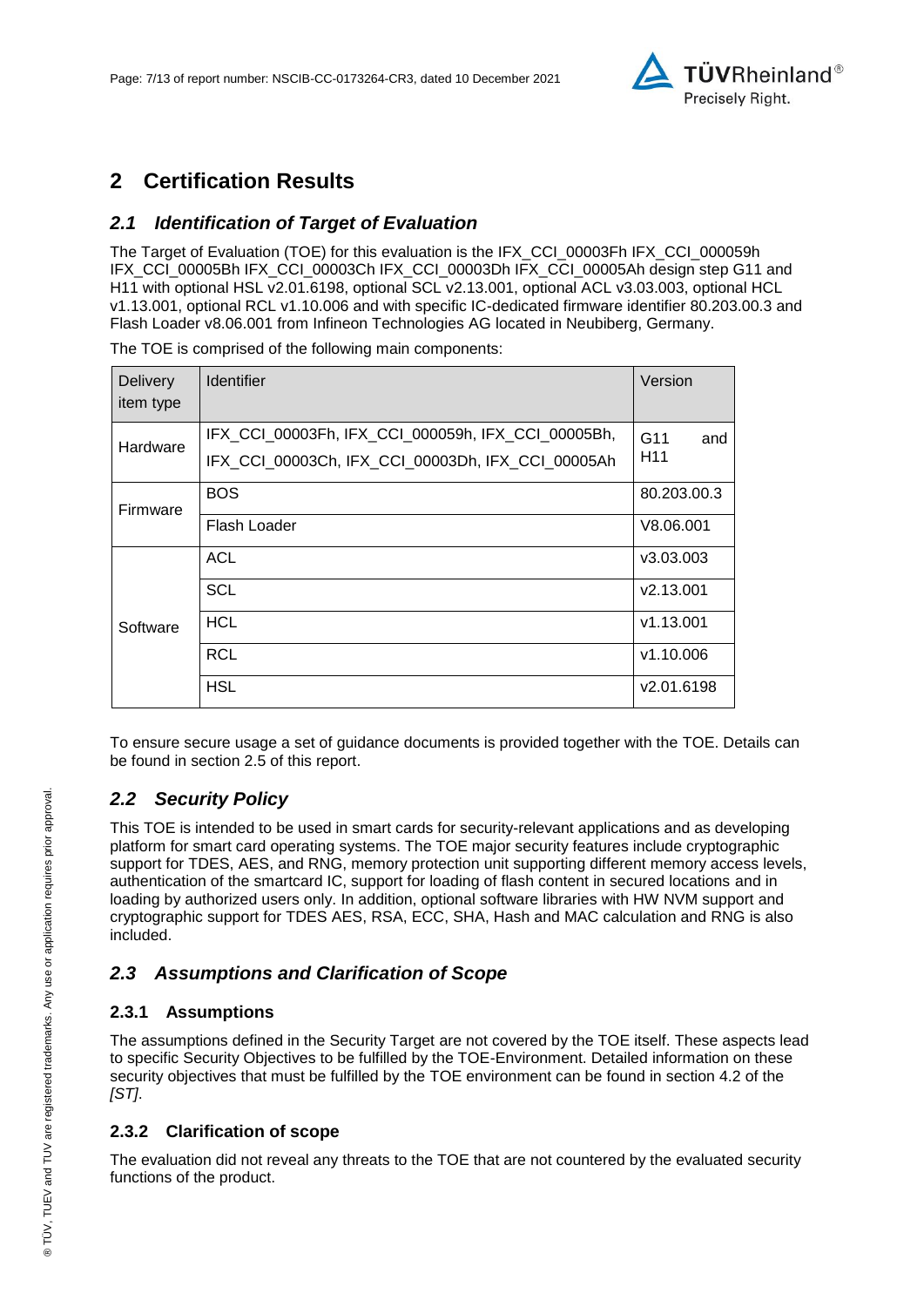

### *2.4 Architectural Information*

The TOE consists of the hardware and software described in section 2.1.



Logically the TOE provides cryptographic support for TDES, AES, and RNG, memory protection unit supporting different memory access levels, authentication of the smartcard IC, support for loading of flash content in secured locations and in loading by authorized users only. In addition, optional software libraries with HW NVM support and cryptographic support for TDES AES, RSA, ECC, SHA, Hash and MAC calculation and RNG is also included.

#### *2.5 Documentation*

The following documentation is provided with the product by the developer to the customer:

| <b>Identifier</b>                                                                    | Version                                          |
|--------------------------------------------------------------------------------------|--------------------------------------------------|
| 32-bit Security Controller - V20 Hardware Reference Manual                           | V4.0<br>dated 2021-06-29                         |
| 32-bit Security Controller - V21 Hardware Reference Manual                           | V4.0<br>dated 2021-06-29                         |
| ARMv7-M Architecture Reference Manual                                                | <b>DDI 0403D</b><br>ID021310<br>dated 2010-02-12 |
| Production and personalization 32-bit ARM-based security controller<br>User's Manual | V3.4<br>dated 2018-05-14                         |
| 32-bit Security Controller SLC37 (65 nm Technology) Programmer's<br>Reference Manual | V4.6<br>dated 2020-10-13                         |
| 32-bit Security Controller - V20 Security Guidelines                                 | 1.00-2621<br>dated 2020-09-09                    |
| 32-bit Security Controller-V21 Security Guidelines                                   | 1.00-2622<br>dated 2020-09-09                    |
| 32-bit Security Controller - V20 Errata Sheet                                        | V4.1                                             |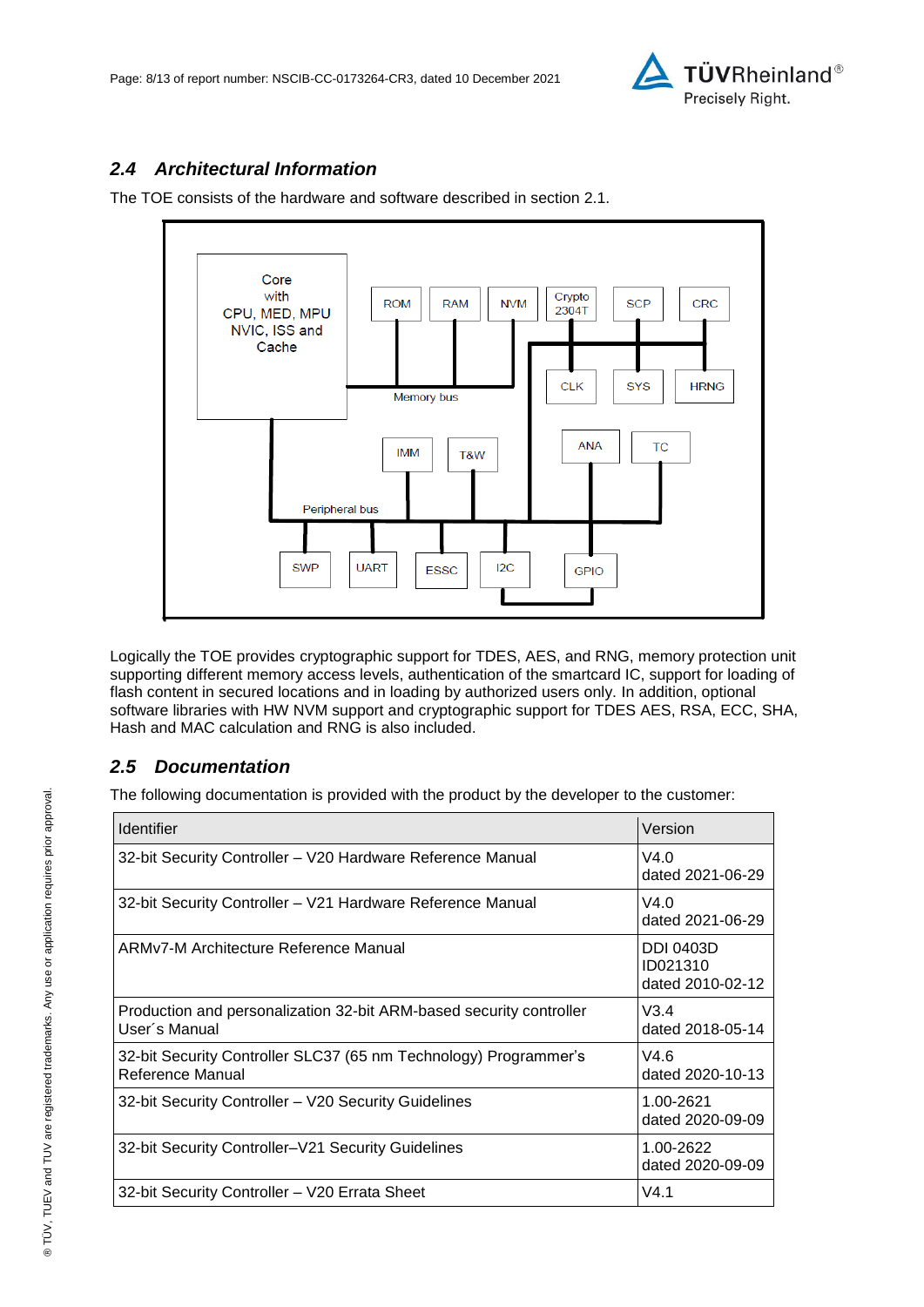

|                                                                                                          | dated 2021-03-03               |
|----------------------------------------------------------------------------------------------------------|--------------------------------|
| 32-bit Security Controller - V21 Errata Sheet                                                            | V4.1<br>dated 2021-03-03       |
| 32-bit Security Controller Crypto@2304T V3 User Manual                                                   | V2.0<br>dated 2019-04-24       |
| ACL37-Crypto2304T-C65 Asymmetric Crypto Library for Crypto2304T<br>RSA/ECC/Toolbox User interface manual | v3.03.003<br>dated 2021-04-13  |
| SCL37-SCP-v4-C65 Symmetric Crypto Library for SCP-v4 AES/DES/MAC<br>User interface manual                | v2.13.001<br>dated 2021-06-16  |
| HCL37-CPU-C65 Hash Crypto Library for CPU SHA User interface manual                                      | v1.13.001<br>dated 2020-03-11  |
| RCL37-X-C65 Random Crypto Library for SCP-v4 & HRNG-v2<br>DRBG/HWRNG User interface manual               | v1.10.006<br>dated 2020-06-16  |
| SLxx7-C65 Hardware Support Library                                                                       | v2.01.6198<br>dated 2019-07-05 |

### *2.6 IT Product Testing*

Testing (depth, coverage, functional tests, independent testing): The evaluators examined the developer's testing activities documentation and verified that the developer has met their testing responsibilities.

#### **2.6.1 Testing approach and depth**

For the baseline evaluations and this re-evaluation, the developer performed extensive testing on functional specification, subsystem and module level. All parameter choices have been addressed at least once. All boundary cases identified have been tested explicitly, and additionally the nearboundary conditions have been covered probabilistically. The testing was largely automated using industry standard and proprietary test suites. Test scripts were extensively used to verify that the functions return the expected values.

For the testing performed by the evaluators in the baseline evaluations, the developer provided samples and a test environment. The evaluators reproduced a selection of the developer tests, as well as a small number of test cases designed by the evaluator. For this recertification, no evaluator testing was required.

#### **2.6.2 Independent penetration testing**

The independent vulnerability analysis has been performed according to *[CC]*, *[JIL-AAPS]*, *[JIL-AM]* and *[CCDB-SC-EVAL]*. The ratings have been calculated according to 'Application of attack potential to smartcards' *[JIL-AAPS]* document.

During this re-evaluation, the vulnerability analysis was refreshed and extended to the new TOE components.

For the baseline evaluation, the total test effort expended by the evaluators was 14 weeks. During that test campaign 57% of the total time was spend on Perturbation attacks, 36% on side channel testing and 7% on logical tests. Additional test effort expended by the evaluators in the first re-evaluation was 15 weeks, of which 25*%* on Perturbation Attacks, 69% on side channel, and 6*%* on logical tests. Finally, for this second re-evaluation, additional test effort expended by the evaluators was 4 weeks, of which 40% on Perturbation Attacks, 60% on side channel.

#### **2.6.3 Test configuration**

Testing was performed on the TOE as specified in this Certification Report. The tests are performed with the chips IFX\_CCI\_00003Fh uniquely identified by the chip identification data. The configuration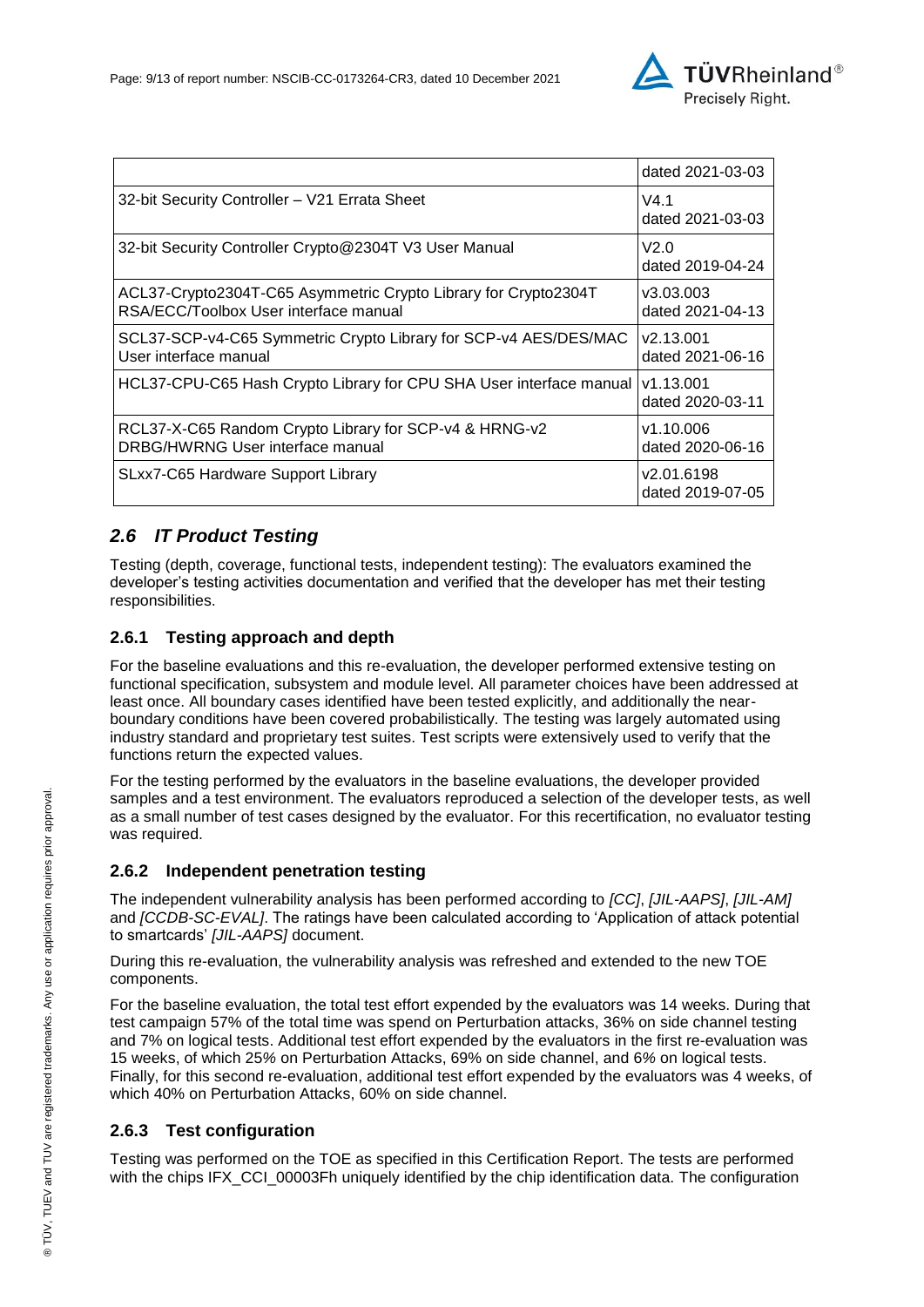

of the TOE used for testing had all optional components available. Test results are applicable equally for all variants of the TOE as described.

#### **2.6.4 Test results**

The testing activities, including configurations, procedures, test cases, expected results and observed results are summarised in the *[ETR]*, with references to the documents containing the full details.

The developer's tests and the independent functional tests produced the expected results, giving assurance that the TOE behaves as specified in its *[ST]* and functional specification.

No exploitable vulnerabilities were found with the independent penetration tests.

The algorithmic security level of cryptographic functionality has not been rated in this certification process, but the current consensus on the algorithmic security level in the open domain, i.e. from the current best cryptanalytic attacks published, has been taken into account.

The algorithmic security level exceeds 100 bits for all evaluated cryptographic functionality as required for high attack potential (AVA\_VAN.5).

The strength of the implementation of the cryptographic functionality has been assessed in the evaluation, as part of the AVA\_VAN activities. These activities revealed that for some cryptographic functionality the security level could be reduced from an algorithmic security level above 100 bits to a practical remaining security level lower than 100 bits. As the remaining security level still exceeds 80 bits, this is considered sufficient. So no exploitable vulnerabilities were found with the independent penetration tests.

For composite evaluations, please consult the *[ETRfC]* for details.

#### *2.7 Reused Evaluation Results*

This is a re-certification. Documentary evaluation results of the earlier version of the TOE have been re-used. Vulnerability analysis has been renewed and penetration tests have been re-used.

There has been extensive re-use of the ALC aspects for the sites involved in the development and production of the TOE, by use of site certificates and Site Technical Audit Reuse reports.

No sites have been visited as part of this evaluation.

#### *2.8 Evaluated Configuration*

The TOE is defined uniquely by its name and version number IFX\_CCI\_00003Fh IFX\_CCI\_000059h IFX\_CCI\_00005Bh IFX\_CCI\_00003Ch IFX\_CCI\_00003Dh IFX\_CCI\_00005Ah design step G11 and H11 with optional HSL v2.01.6198, optional SCL v2.13.001, optional ACL v3.03.003, optional HCL v1.13.001, optional RCL v1.10.006 and with specific IC-dedicated firmware identifier 80.203.00.3 and Flash Loader v8.06.001.

#### *2.9 Evaluation Results*

The evaluation lab documented their evaluation results in the *[ETR]*, which references an ASE Intermediate Report and other evaluator documents, and Site Technical Audit Report(s) for the site(s) *[STAR]<sup>2</sup>* . To support composite evaluations according to *[COMP]* a derived document *[ETRfC]* was provided and approved. This document provides details of the TOE evaluation that have to be considered when this TOE is used as platform in a composite evaluation.

The verdict of each claimed assurance requirement is "**Pass**".

Based on the above evaluation results the evaluation lab concluded the IFX\_CCI\_00003Fh, IFX\_CCI\_000059h, IFX\_CCI\_00005Bh, IFX\_CCI\_00003Ch, IFX\_CCI\_00003Dh, IFX\_CCI\_00005Ah, design step G11 with optional HSL v2.01.6198, optional SCL v2.13.001, optional ACL v3.03.003, optional HCL v1.13.001, optional RCL v1.10.006 and with specific IC-dedicated firmware identifier 80.203.00.3, to be CC Part 2 extended, CC Part 3 conformant, and to meet the requirements of EAL [6](#page-5-0)

l

<sup>2</sup> The Site Technical Audit Report contains information necessary to an evaluation lab and certification body for the reuse of the site audit report in a TOE evaluation.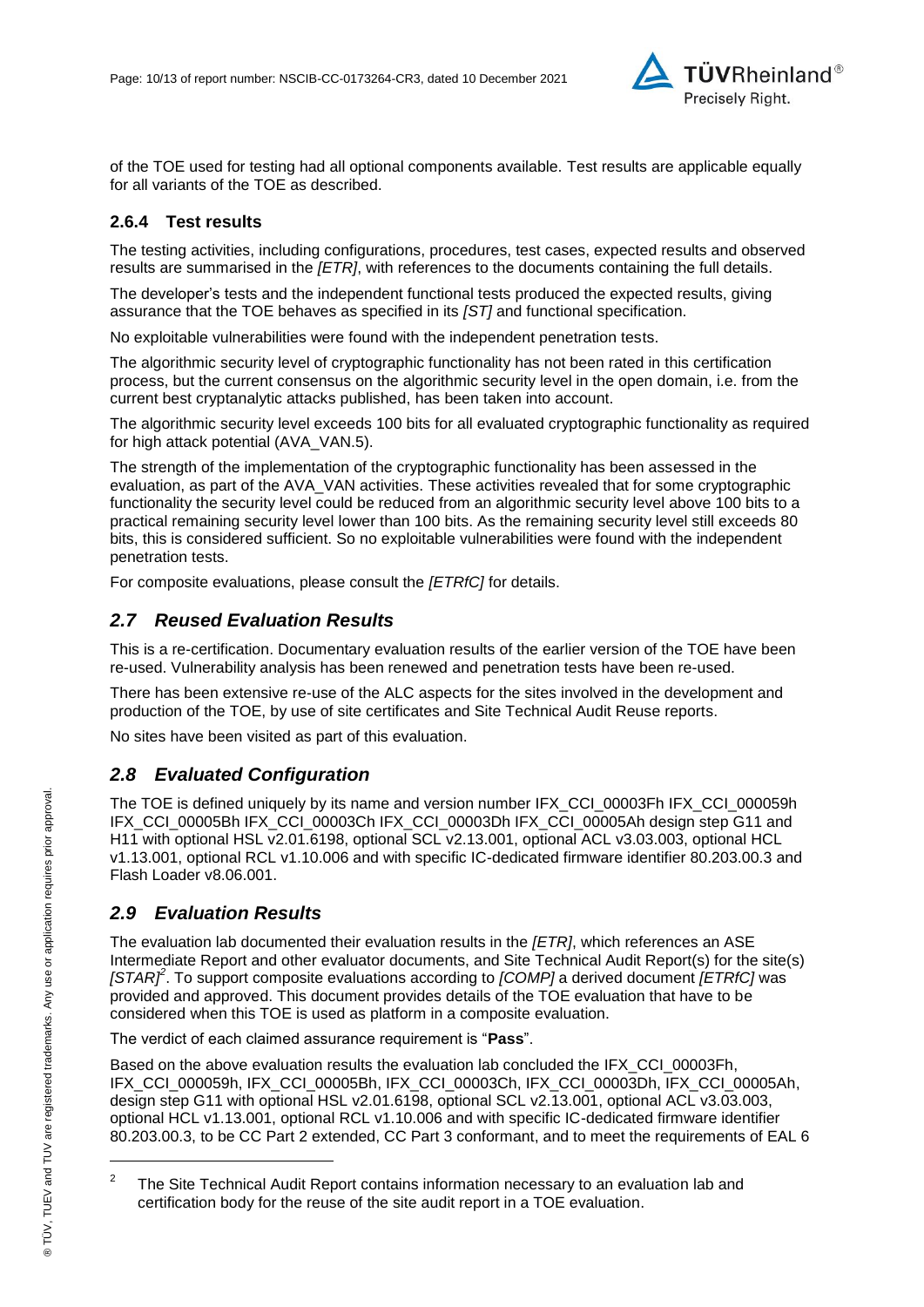

augmented with ALC\_FLR.1. This implies that the product satisfies the security requirements specified in Security Target [ST].

The Security Target claims 'strict' conformance to the Protection Profile *[PP]*.

#### *2.10 Comments/Recommendations*

The user guidance as outlined in section 2.5 contains necessary information about the usage of the TOE. Certain aspects of the TOE's security functionality, in particular the countermeasures against attacks, depend on accurate conformance to the user guidance of both the software and the hardware part of the TOE. There are no particular obligations or recommendations for the user apart from following the user guidance. Please note that the documents contain relevant details with respect to the resistance against certain attacks.

In addition all aspects of assumptions, threats and policies as outlined in the Security Target not covered by the TOE itself need to be fulfilled by the operational environment of the TOE.

The customer or user of the product shall consider the results of the certification within his system risk management process. In order for the evolution of attack methods and techniques to be covered, he should define the period of time until a re-assessment for the TOE is required and thus requested from the sponsor of the certificate.

The strength of the cryptographic algorithms and protocols was not rated in the course of this evaluation. This specifically applies to the following proprietary or non-standard algorithms, protocols and implementations: **none**.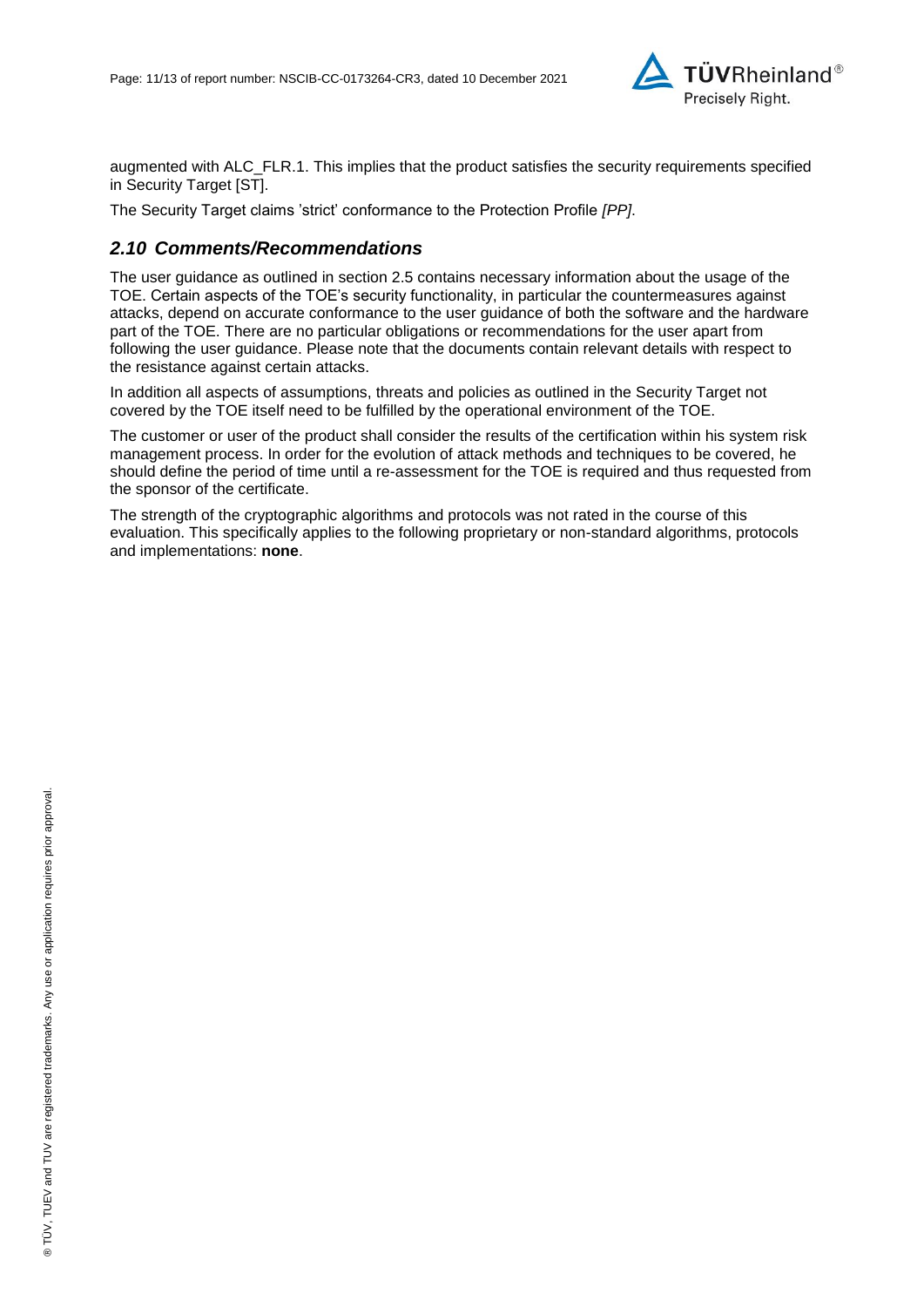

## **3 Security Target**

The Confidential Security Target IFX\_CCI\_00003Fh IFX\_CCI\_000059h IFX\_CCI\_00005Bh IFX\_CCI\_00003Ch IFX\_CCI\_00003Dh IFX\_CCI\_00005Ah G11 and H11 including optional software libraries: Flash Loader according Package1 and Package2, HCL, RCL, HSL, ACL and SCL, Revision 1.6, 05 October 2021 *[ST]* is included here by reference.

Please note that for the need of publication a public version *[ST-lite]* has been created and verified according to *[ST-SAN]*.

### **4 Definitions**

This list of acronyms and definitions contains elements that are not already defined by the CC or CEM:

| <b>AES</b>   | <b>Advanced Encryption Standard</b>                             |
|--------------|-----------------------------------------------------------------|
| IC           | <b>Integrated Circuit</b>                                       |
| ΙT           | Information Technology                                          |
| <b>ITSEF</b> | <b>IT Security Evaluation Facility</b>                          |
| JIL          | Joint Interpretation Library                                    |
| <b>NSCIB</b> | Netherlands Scheme for Certification in the area of IT security |
| <b>RNG</b>   | Random Number Generator                                         |
| PP.          | <b>Protection Profile</b>                                       |
| <b>TOE</b>   | Target of Evaluation                                            |